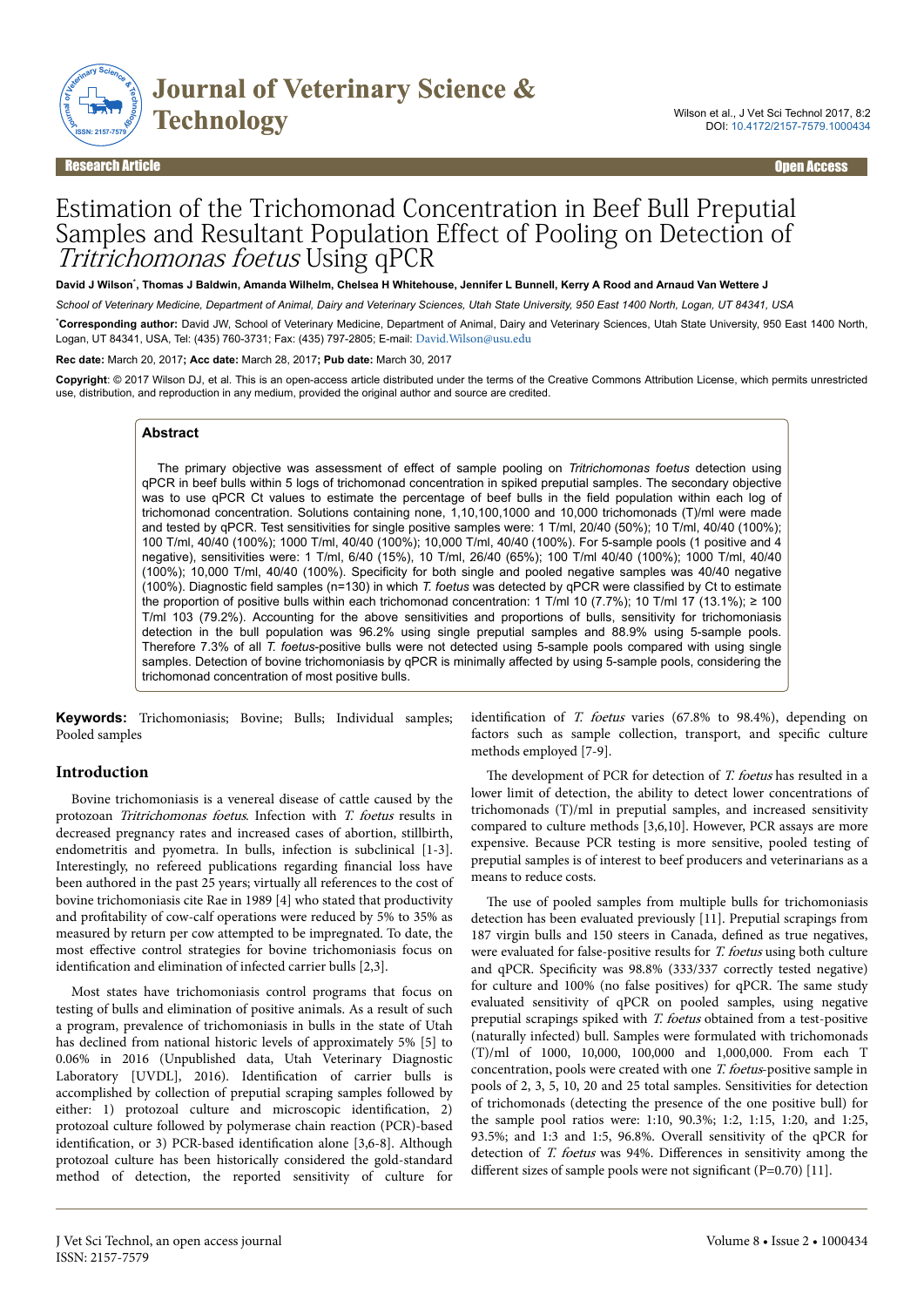**Citation:** Wilson DJ, Thomas JB, Amanda W, Chelsea HW, Jennifer LB, et al. (2017) Estimation of the Trichomonad Concentration in Beef Bull Preputial Samples and Resultant Population Effect of Pooling on Detection of *Tritrichomonas foetus* Using qPCR. J Vet Sci Technol 8: 434. doi:10.4172/2157-7579.1000434

Preputial samples from 305 non-virgin bulls were used in a Colorado study [12]. Solutions of 3,000, 300, 30, 3 and 0.3 T/ml were made from PCR T. foetus-positive bulls. The "individual bull sample" solutions of 3,000, 300, and 30 T/ml were 100% classified as detected (each concentration had 14/14 samples positive) by PCR. Нe 3 and 0.3 T/ml solutions were 86% (12/14) and 50% (7/14) detected as positive by PCR. Нe 305 original preputial samples were used to create 61 pooled samples with 5 different bulls in each pool, with 16 pools having one positive bull with 4 negative bulls, and 45 pools having 5 negative bulls. Нe composition of the pools was blinded to the technicians doing PCR testing. Нe concentration of T/ml in the original samples used to make the pools was not determined. Sensitivity of the PCR on 5-sample pools was 100% (16/16). Specificity was also 100%, but this value was calculated using culture as the "gold standard", which resulted in 2 sample pools being detected as positive for T. foetus that were culture-negative, resulting in an alternative calculation of specificity as  $95.7\%$  (45/47) [12].

The main objective of the study reported here was to determine the sensitivity (% of true positives detected as positives) and specificity (% of true negatives tested as negatives) of a qPCR for the detection of T. foetus in single spiked samples and compare to those same test characteristics for 5-sample pools (1 positive and 4 negative). Five logs of trichomonad concentration (T/ml) were tested. A secondary objective was to use qPCR Ct values from the spiked samples to estimate the proportion of T. foetus-positive bulls that naturally occur within each log of T/ml concentration, based on the positive bulls' Ct values.

#### **Materials and Methods**

#### **Spiked single and pooled sample preparation**

Live T. foetus (Biomed Diagnostics Inc., White City, OR) and In-Pouch (IP) (TF Media, Biomed Diagnostics Inc., White City, OR) culture media were purchased and 60 ml of a stock solution of 10,000 trichomonads (T)/ml in culture IP media was made. Нe trichomonad concentration was estimated using a hemocytometer. Using this 10,000 T/ml stock solution, 60 ml of 10,000, 1000, 100, 10 and 1 T/ml solutions were made using 10-fold serial dilutions. In-Pouch culture media was used as a T. foetus-negative solution. Forty samples of each of the following were prepared and tested by qPCR: negative single samples and negative 5-sample pools, 1 T/ml single samples and 5 sample pools (all pools consisted of 1 positive and 4 negative), 10 T/ml single samples and 5-sample pools, 100 T/ml single samples and 5 sample pools, 1000 T/ml single samples and 5-sample pools, and 10,000 T/ml single samples and 5-sample pools. Each pool of 5 samples was prepared by pipetting 1000 µl from the negative solution or 200 µl from the 1, 10, 100, 1000, or 10,000 T/ml solution was added to 800 µl of the negative solution to create a pooled sample volume of 1 ml.

## **Trichomonad concentrations in naturally infected bulls' preputial samples**

The spiked 1 ml samples of the 5 concentrations of T/ml described above were used to determine the ranges of qPCR Ct values for samples within each log of trichomonad concentration. Diagnostic preputial samples in culture IP media pouches or tubes were incubated for 24 h at 37°C following collection by field veterinarians, then frozen and sent to the UVDL for qPCR testing. Нe Ct values of all bulls

naturally infected with T. foetus and classified as positive or suspect at the UVDL from 2010 to 2016 were used to assign them to a log of T/ml concentration.

## **DNA extraction and qPCR**

DNA was extracted and purified from one ml of single or pooled samples using a commercial extraction kit (NucleoMag 96 Genomic DNA from Tissue Kit, Macherey-Nagel, Inc. Bethlehem, PA) according to the manufacturer's instructions. Нe primers, probe, and reaction conditions were the same as described by McMillen and Lew, 2006 [10]. Нe reactions were run for 38 cycles on an Applied Biosystems 7500 Fast Real-Time PCR System. For diagnostic samples, samples with a Ct<38 were classified as positive. Samples with a Ct>38 were classified as negative.

#### **Statistical analysis**

Trichomonad concentration group and whether samples were single samples or 5-sample pools were both categorical variables. Whether trichomoniasis was detected (positive) or not detected (negative) was also a categorical variable. Statistically significant differences in detection of *T. foetus* between concentrations within the single or pooled sample categories, and between single or pooled samples within each T/ml concentration category were tested using Chi-square. The level of significance was  $\alpha$ =0.05.

#### **Results**

Results are summarized in Table 1. Нe 50% sensitivity of qPCR testing single samples with  $1$  T/ml for *T. foetus* was significantly lower than the 100% sensitivity for single samples within all higher trichomonad concentrations (P<0.0001). For samples with 1 T/ml, the 15% sensitivity when testing 5-sample pools (1 positive and 4 negative) was significantly lower than the 50% sensitivity when testing single samples (P=0.01). For samples with 10 T/ml, the 65% sensitivity when testing 5-sample pools was significantly lower than the 100% sensitivity when testing single samples (P<0.001).

| Trichomonads/ml | <b>Single or Pooled Samples</b> | Sensitivity               |
|-----------------|---------------------------------|---------------------------|
| 1               | Single                          | 20/40 (50%) <sup>a</sup>  |
| 1               | 5-sample pool                   | $6/40$ (15%) <sup>b</sup> |
| 10              | Single                          | 40/40 (100%) <sup>c</sup> |
| 10              | 5-sample pool                   | 26/40 (65%) <sup>d</sup>  |
| 100             | Single                          | 40/40 (100%) <sup>c</sup> |
| 100             | 5-sample pool                   | 40/40 (100%) <sup>e</sup> |
| 1000            | Single                          | 40/40 (100%) <sup>c</sup> |
| 1000            | 5-sample pool                   | 40/40 (100%) <sup>e</sup> |
| 10,000          | Single                          | 40/40 (100%) <sup>c</sup> |
| 10,000          | 5-sample pool                   | 40/40 (100%) <sup>e</sup> |

Table 1: Sensitivity of qPCR for detection of Tritrichomonas fetus in single spiked samples or 5-sample pools (1 positive and 4 negative) by trichomonad concentration.  $a, b$ Significantly lower sensitivity for 5sample pools (1 positive and 4 negative) than for single samples with 1